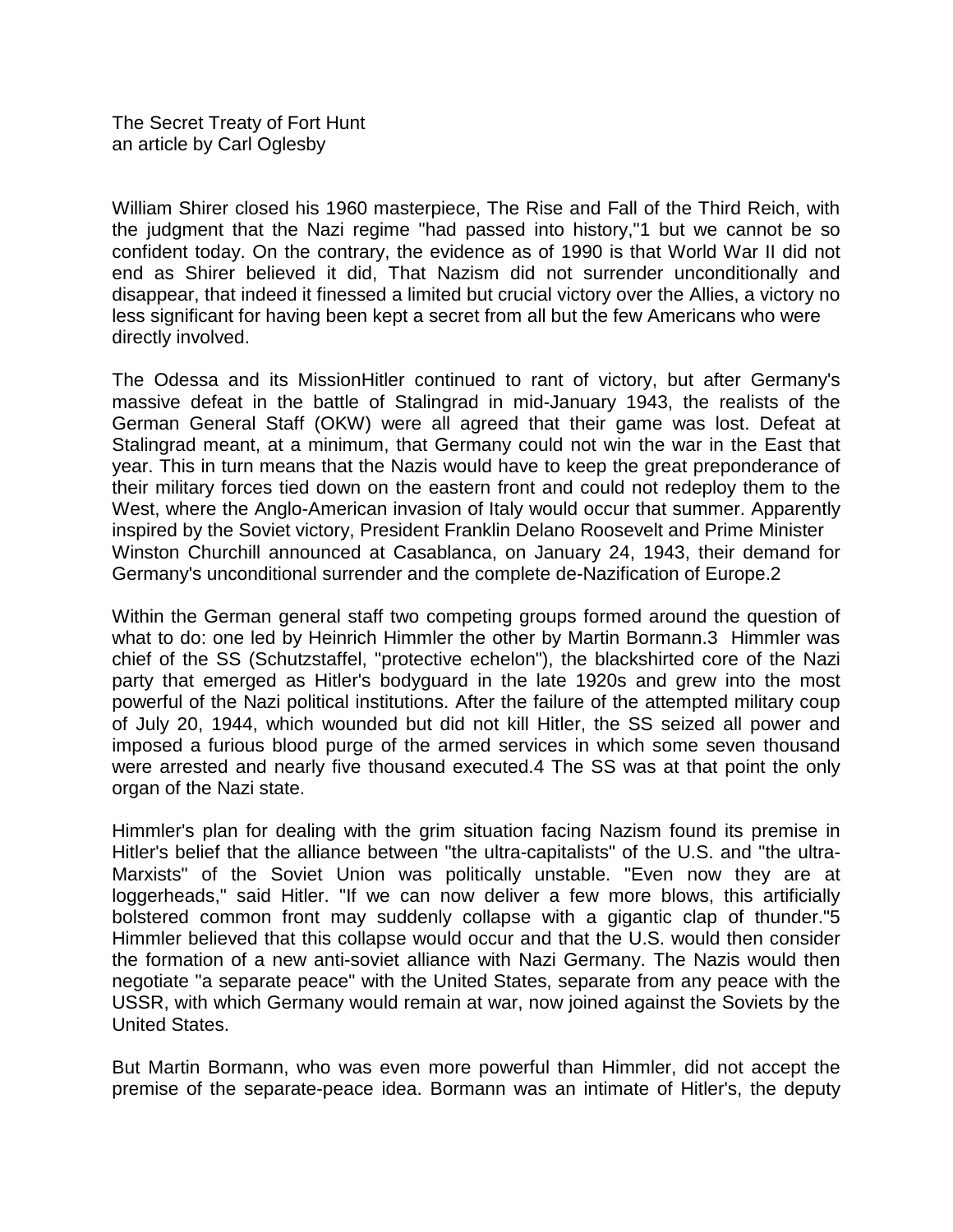fuhrer and the head of the Nazi Party, thus superior to Himmler in rank. Bormann wielded additional power as Hitler's link to the industrial and financial cartels that ran the Nazi economy and was particularly close to Hermann Schmitz, chief executive of I.G. Farben, the giant chemical firm that was Nazi Germany's greatest industrial power.

With the support of Schmitz, Bormann rejected Himmler's separate-peace strategy on the ground that it was far too optioptimistic.6 The Allied military advantage was too great, Bormann believed, for Roosevelt to be talked into a separate peace. Roosevelt, after all, had taken the lead in proclaiming the Allies' demand for Germany's unconditional surrender and total de-Nazification. Bormann reasoned, rather, that the Nazi's best hope of surviving military defeat lay within their own resources, chief of which was the cohesion of tens of thousands of SS men for whom the prospect of surrender could offer only the gallows.

Bormann and Schmitz developed a more aggressive self-contained approach to the problem of the looming military defeat. the central concept of which was that large numbers of Nazis would have to leave Europe and at least for a time, find places in the world in which to recover their strength. There were several possibilities in Latin America, most notably Argentina and Paraguay; South Africa, Egypt, and Indonesia were also attractive rear areas in which to retreat.7

After the German defeat in the battle of Normandy in June 1944, Bormann took the First external steps toward implementing concrete plans for the Nazis' great escape. An enormous amount of Nazi treasure had to be moved out of Europe and made safe. This treasure was apparently divided into several caches, of which the one at the Reichsbank in Berlin included almost three tons of gold (much of it the so-called toothgold from the slaughter camps) as well as silver, platinum, tens of thousands of carats of precious stones, and perhaps a billion dollars in various currencies.8

There were industrial assets to be expatriated, including large tonnages of specialty steel and certain industrial machinery as well as blue-prints critical to the domination of certain areas of manufacturing. Key Nazi companies needed to be relicensed outside Germany in order to escape the reach of war-reparations claims. And tens of thousands of Nazi war criminals, almost all of them members of the SS, needed help to escape Germany and safely regroup in foreign colonies capable of providing security and livelihoods.

For help with the first three of these tasks, Bormann convened a secret meeting of key German industrialists on August 10, 1944, at the Hotel Maison Rouge in Strasbourg.9 One part of the minutes of this meeting states:

The [Nazi] Party is ready to supply large amounts of money to those industrialists who contribute to the post-war organization abroad. In return, the Party demands all financial reserves which have already been transferred abroad or may later be transferred, so that after the defeat a strong new Reich can be built.10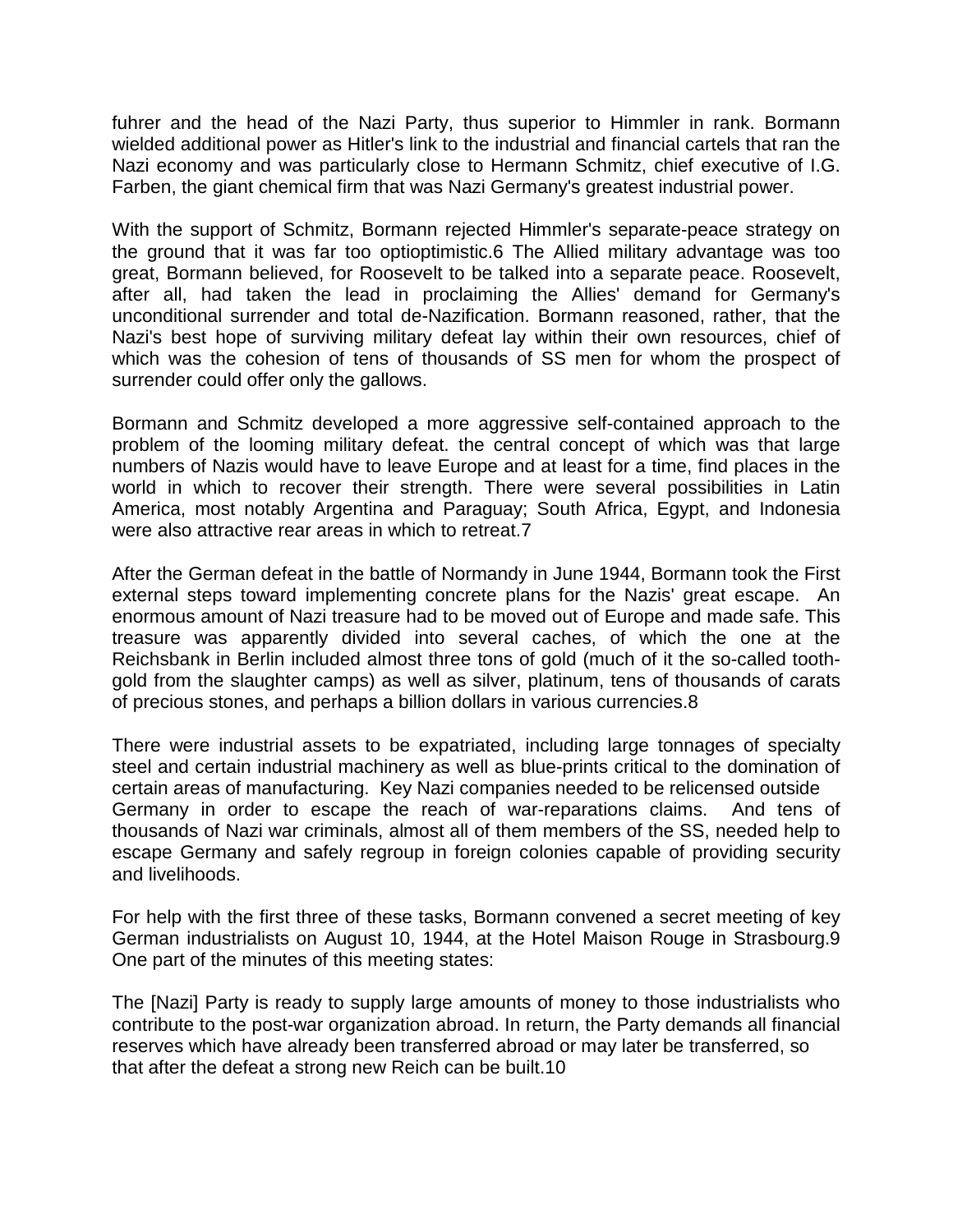The Nazi expert in this area was Hitter's one-time financial genius and Minister of the Economy, Dr. Hjalmar Horace Greeley Schacht, available to Bormann even though he was in prison on suspicion of involvement in the anti-Hitler coup of 1944. According to a U.S. Treasury Department report of 1945, at least 750 enterprises financed by the Nazi Party had been set up outside Germany by the end of the war. These firms were capable of generating an annual income of approximately \$30 million, all of it available to Nazi causes.11 It was Schacht's ability to finesse the legalities of licensing and ownership that brought this situation about.12

Organizing the physical removal of the Nazis' material assets and the escape of SS personnel were the tasks of the hulking Otto Skorzeny, simultaneously an officer of the SS, the Gestapo and the Waffen SS as well as Hitler's "favorite commando."13 Skorzeny worked closely with Bormann and Schacht in transporting the Nazi assets to safety outside Europe and in creating a network of SS escape routes ("rat lines") that led from all over Germany to the Bavarian city of Memmingen, then to Rome, then by sea to a number of Nazi retreat colonies set up in the global south.

The international organization created to accommodate Bormann's plans is most often called "The Odessa," a German acronym for "Organization of Veterans of the SS." It has remained active as a shadowy presence since the war and may indeed constitute Nazism's most notable organizational achievement. But we must understand that none of Bormann's, Skorzeny's, and Schacht's well-laid plans would have stood the least chance of success had it not been for a final component of their organization, one not usually associated with the Odessa at all but very possibly the linchpin of the entire project.

# **Enter Gehlen**

This final element of the Odessa was the so-called Gehlen Organization (the Org), the Nazi intelligence system that sold itself to the U.S. at the end of the war. It was by far the most audacious, most critical, and most essential part of the entire Odessa undertaking. The literature on the Odessa and that on the Gehlen Organization, however, are two different things. No writer in the field Of Nazi studies has yet explicitly associated the two, despite the fact that General Reinhard Gehlen was tied politically as well as personally with Skorzeny and Schacht. Moreover, Gehlen's fabled post-war organization was in large part staffed by SS Nazis who are positively identified with the Odessa, men such as the infamous Franz Alfred Six and Emil Augsburg of the Wannsee Institute. An even more compelling reason for associating Gehlen with the Odessa is that, without his organization as a screen, the various Odessa projects would have been directly exposed to American intelligence. If the Counter Intelligence Corps (CIC) and the Office of Strategic Services (OSS) had not been neutralized by the Gehlen ploy, the Odessa's great escape scheme would have been discovered and broken up.

At 43, Brigadier General Reinhard Gehlen was a stiff, unprepossessing man of pounds when he presented himself for surrender at the U.S. command center in Fischhausen.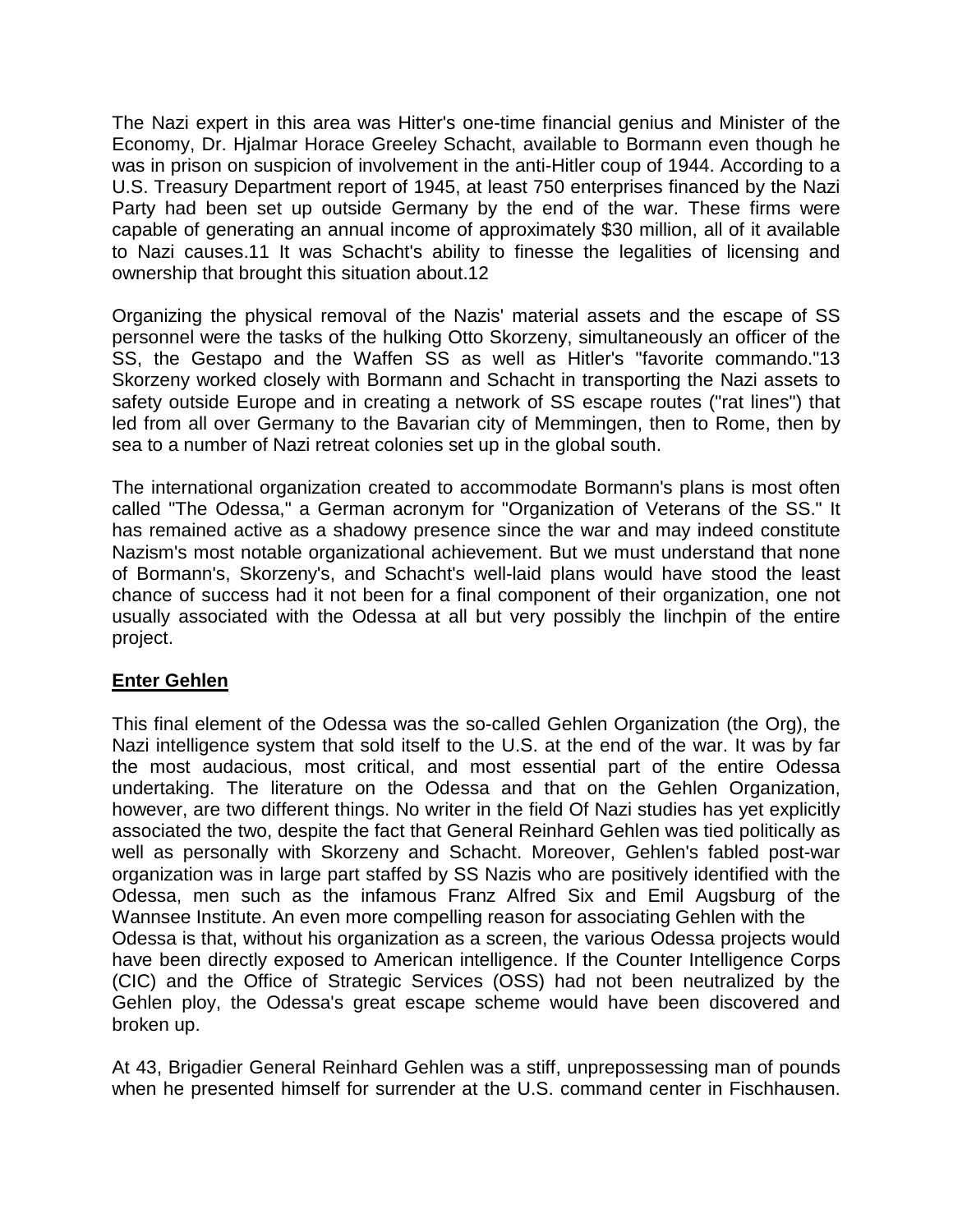But there was nothing small about his ego. "I am head of the section Foreign Armies East in German Army Headquarters," he announced to the GI at the desk. "I have information to give of the highest importance to your government." The GI was not impressed, however, and Gehlen spent weeks stewing in a POW compound before an evident Soviet eagerness to find him finally aroused the Americans' attention.14

Gehlen became chief of the Third Reich's Foreign Armies East (FHO), on April 1, 1942. He was thus responsible for Germany's military intelligence operations throughout Eastern Europe and the Soviet Union. His FHO was connected in this role with a number of secret fascist organizations in the countries to Germany's east. These included Stepan Bandera's "B Faction" of the Organization of Ukrainian Nationalists (OUN/B),15 Romania's Iron Guard,16 the Ustachis of Yugoslavia,17 the Vanagis of Latvia18 and, after the summer of 1942, "Vlassov's Army,"19 the band of defectors from Soviet Communism marching behind former Red hero General Andrey Vlassov. Later on in the war, Gehlen placed one of his top men in control of Foreign Armies West, which broadened his power; and then after Admiral Wilhelm Canaris was purged and his Abwehr intelligence service cannibalized by the SS, Gehlen became in effect Nazi Germany's over-all top intelligence chief.

## **The Great Escape**

In December 1943, at the latest, Gehlen reached the same conclusion about the war that had come upon Bormann, Schacht, Skorzeny, and Himmler. Germany was losing and could do nothing about it. Several months later, Gehlen says, he began quietly discussing the impending loss with a few close associates. As he writes in his memoir: "Early in October 1944 I told my more intimate colleagues that I considered the war was lost and we must begin thinking of the future. We had to think ahead and plan for the approaching catastrophe."21

Gehlen's strategic response to Gotterdammerung was a kind of fusion of Himmler's philosophy with Bormann's more pessimistic Odessa line: "My view," he writes, "was that there would be a place even for Germany in a Europe rearmed for defense against Communism. Therefore we must set our sights on the Western powers, and give ourselves two objectives: to help defend against Communist expansion and to recover and reunify Germany's lost territories."22

Just as Bormann, Skorzeny, and Schacht were beginning to execute their escape plans, so too was Gehlen: "Setting his sights on the Western powers," and in particular on the United States. Gehlen pursued the following strategic rationale: When the alliance between the United States and the USSR collapsed, as it was bound to do upon Germany's defeat, the United States would discover a piercing need for a top-quality intelligence service in Eastern Europe and inside the Soviet Union. It did not have such a service of its own, and the pressures of erupting East-West conflict would not give it time to develop one from scratch. Let the United States therefore leave the assets assembled by Gehlen and the FHO intact. Let the United States not break up Gehlen's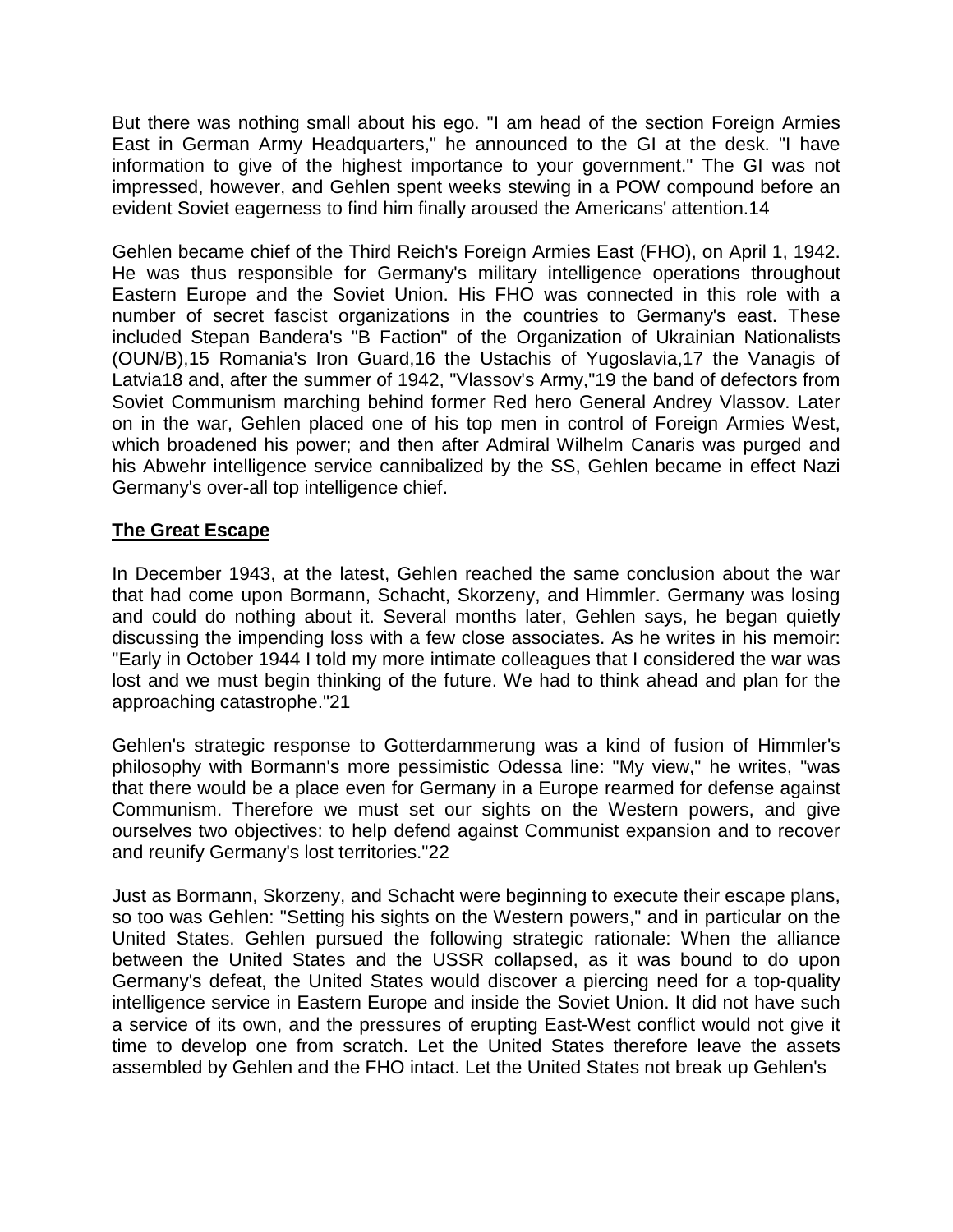relationship with East European fascist groups. Let the United States pick up Gehlen's organization and put it to work for the West, the better to prevail in its coming struggle against a Soviet Union soon to become its ex-ally.

Gehlen brought his top staff people into the planning for this amazing proposal. Together, during the last months of the war, while Hitler was first raging at Gehlen for his "defeatist" intelligence reports, then promoting him to the rank of brigadier general, then at last firing him altogether (but promoting into the FHO directorship one of Gehlen's co-conspirators), Gehlen and his staff carefully prepared their huge files on East Europe and the Soviet Union and moved them south into the Bavarian Alps and buried them. At the same time, Gehlen began building the ranks of the FHO intelligence agents. The FH0 in fact was the only organization in the whole of the Third Reich that was actually recruiting new members as the war was winding down.23

SS men who knew they would be in trouble when the Allied forces arrived now came flocking to the FHO, knowing that it was the most secure place for them to be when the war finally ended.24 When Gehlen's plans were complete and his preparations all concluded, he divided his top staff into three separate groups and moved them (as Skorzeny was doing at the same time) into prearranged positions in Bavaria. Gehlen himself was in place before the German surrender on May 7, hiding comfortably in a well-stocked chalet in a mountain lea called Misery Meadow. Besides Gehlen, there were eight others in the Misery Meadow group, including two wounded men and three young women. For three weeks, maintaining radio contact with the two other groups, Gehlen and his colleagues stayed on the mountain, waiting for the American army to appear in the valley far below.

"These days of living in the arms of nature were truly enchanting," he wrote. "We had grown accustomed to the peace, and our ears were attuned to nature's every sound."25

## **Destruction of the OSS**

Gehlen was still communing with nature when William Donovan, chief of the Office of Strategic Services (OSS), arrived in Nuremberg from Washington, dispatched by the new president to assist Supreme Court Justice Robert Jackson. Harry S. Truman had made Jackson the United States's chief prosecutor with the International Military Tribunal (IMT), established to try the Nazis' principal military leaders. Donovan's OSS was to function as an investigative arm of the IMT.

By the last half of the war if not before, President Roosevelt and Donovan were convinced that the U.S. needed a permanent intelligence service and that this service, like the OSS, should be civilian rather than military. They were convinced too that the OSS should be its foundation. On October 31, 1944, Roosevelt directed Donovan to prepare a memo on how such a service should be organized.26

Donovan consulted on this assignment with his colleague Allen Dulles, a force unto himself as wartime chief of OSS operations in Bern. Dulles advised Donovan to placate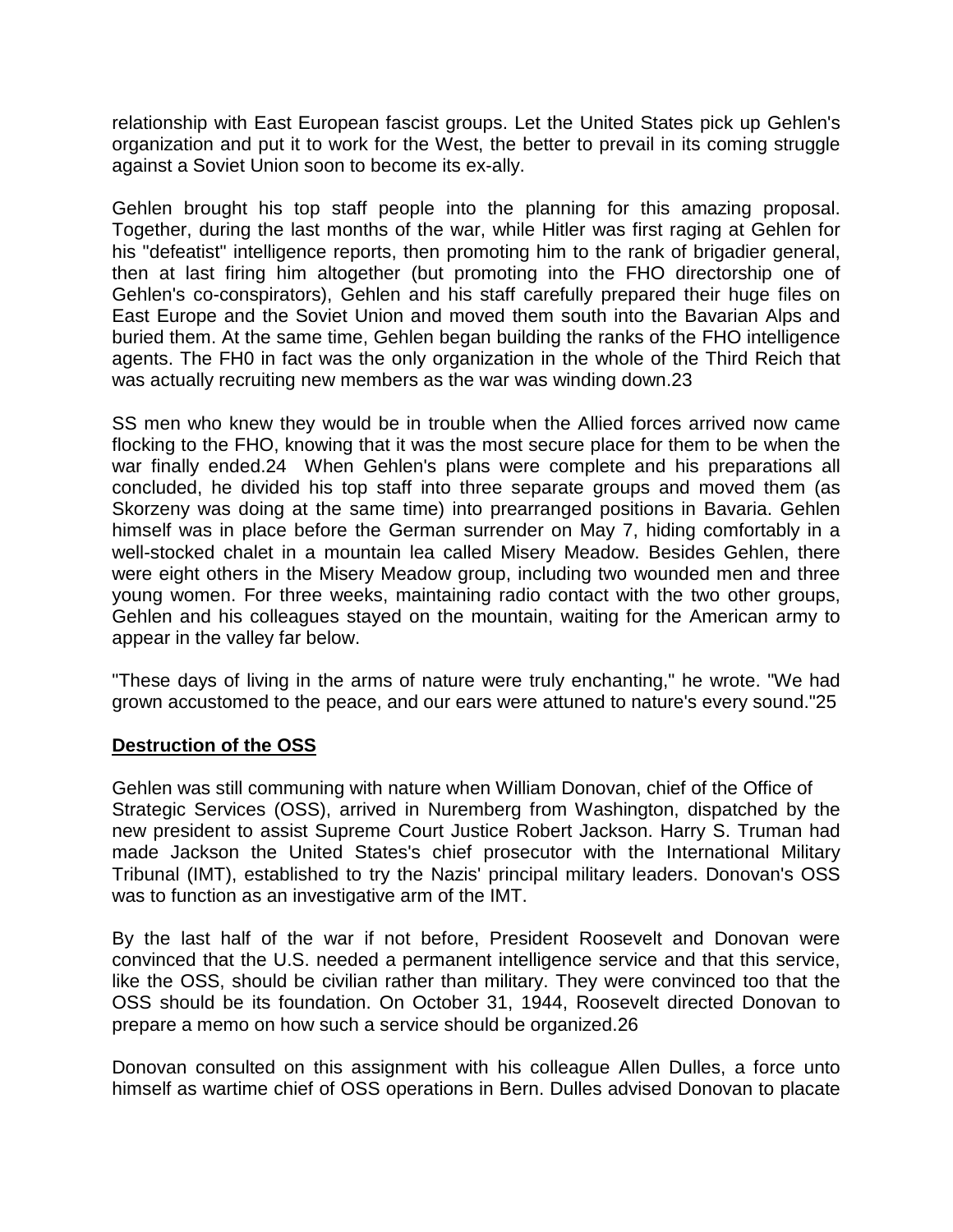the military by proposing that the new agency be placed automatically under military command in time of war.27 Donovan's proposal incorporated this idea,28 but only in order to state all the more strongly the case for civilian control and for making the OSS the basis of the new organization. As he wrote in his memo to Roosevelt of November 18, 1944, "There are common-sense reasons why you may desire to lay the keel of the ship at once.... We now have [in the OSS] the trained and specialized

personnel needed for such a task, and this talent should not be dispersed."29

Donovan proposed establishment of a civilian intelligence service responsible directly to the President and the Secretary of State, the chief mission of which would be to support the President in foreign policy. Except for the civilian Secretaries of War and the Navy, Donovan's plan did not even include a place for military representation on the advisory board, and he was careful to specify that the advisory board would merely advise and not control. The new service was to be all-powerful in its field, being responsible for "coordination of the functions of all intelligence agencies of the Government." The Donovan intelligence service, in other words, would directly and explicitly dominate the Army's G-2 and the Navy's ONI.30.

Naturally, therefore, the Donovan plan drew an intense attack from the military. One G-2 officer called it "cumbersome and possibly dangerous."31 Another referred to the OSS as "a bunch of faggots."32 Nor was the FBI's J. Edgar Hoover silent. Hoover had fought creation of the OSS perhaps more bitterly than the military and had insisted throughout the war on maintaining an FBI intelligence network in Latin America despite the fact that this was supposed to be OSS turf.33

Certain elements within Army intelligence were not only opposed to Donovan's plan but were also beginning to formulate their own notions of what a post-war intelligence system should be like. Roosevelt sent the Joint Chiefs of Staff ultra-secret copies of Donovan's proposal along with Roosevelt's own draft executive order to implement it. On January 1, 1945, the Chiefs formally reported to Roosevelt their extreme dissatisfaction with this scheme and leaked Donovan's memo to four right-wing newspapers, which leapt to the attack with blaring headlines accusing FDR and Donovan of conspiring to create "a super Gestapo." This attack put the Donovan plan on hold, and the death of FDR on April 12, 1945 destroyed it.34

In early May 1945, president for less than a month, Truman made the OSS the American component of the investigative arm of the IMT. It is one of the fascinating conjunctions of this story that Donovan should have left for Nuremberg just as Gehlen was coming down from his mountain. It is one of its riper ironies that Donovan would soon resign from Jackson's staff in a disagreement over trying German officers as war criminals, which Donovan objected to but Jackson and Truman supported.35

Had Donovan lent his energies to the trial of Nazis within the German officer corps, he might have confronted the very adversaries who would shortly take his place in the American intelligence system, not only militarizing it, but Nazifying it as well.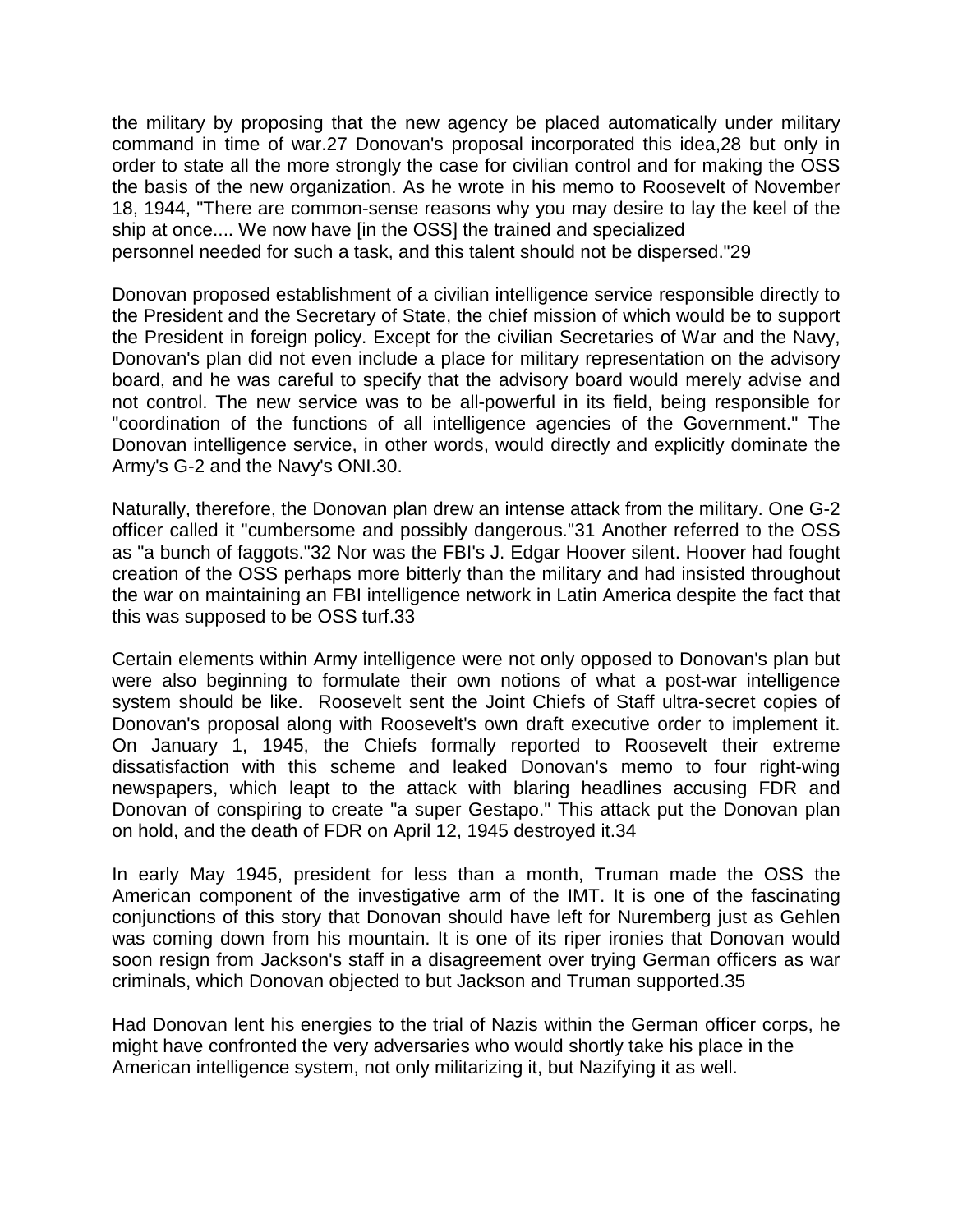#### **Gehlen Makes his Move**

Gehlen had been on the mountain for exactly three weeks and the war had been over for almost two weeks when he decided on May 19 that it was time to make contact. He left the three women and the two wounded men at Misery Meadow and with his four aides began the decent to the valley town of Fischhausen on Lake Schliersee.

On the same day Soviet commissioners far to the north at Flensburg demanded that the United States hand over Gehlen as well as his files on the USSR. This was the first the U.S. command had heard of Gehlen.36 Gehlen and company took their time, staying three days with the parents of one of his aides and communicating by radio with those who had remained at Misery Meadow.

On May 22, Gehlen at last decided the moment was right. He and his aides marched into the Army command center and represented themselves to the desk officer, a Captain John Schwarzwalder, to whom Gehlen spoke his prepared speech:

"I am head of the Section Foreign Armies East in German Army headquarters. I have information to give of the highest importance to your government."

Schwarzwalder had Gehlen and his group jeeped to Miesbach where there was a[n] OSS detachment. There Gehlen once again gave his speech, this time to a Captain Marian Porter: "I have information of the greatest importance for your supreme commander."

Porter replied, "So have they all," and shunted him and his cohorts off to the prison camp at Salzburg. Gehlen's disappointment at this reception was keen and his biographers all say he never forgot it, "lapsing," as one puts it, "into near despair" as he "presented the strange paradox of a spy-master thirsting for recognition by his captors."37

Recognition was inevitable, however, since the CIC was trying to find him. By mid June at the latest, his name was recognized by a G-2 officer, Colonel William H. Quinn, who had Gehlen brought to Augsburg for his first serious interrogation. Quinn was the first American to whom Gehlen presented his proposal and told of his staff dispersed at several camps in the mountains as well as the precious buried archives of the FHO.

Unlike Captain Porter, Colonel Quinn was impressed. He promptly passed Gehlen up the command chain to General Edwin L. Sibert. Sibert later recalled, "I had a most excellent impression of him at once." Gehlen immediately began educating him as to the actual aims of the Soviet Union and its display of military might." As Sibert told a journalist years later, "With her present armed forces potential, he [Gehlen] continued, Russia could risk war with the West and the aim of such a war would be the occupation of West Germany."38

Acting without orders, Sibert listened to Gehlen for several days before informing Eisenhower's chief of staff, General Walter Bedell Smith.39 Smith and Sibert then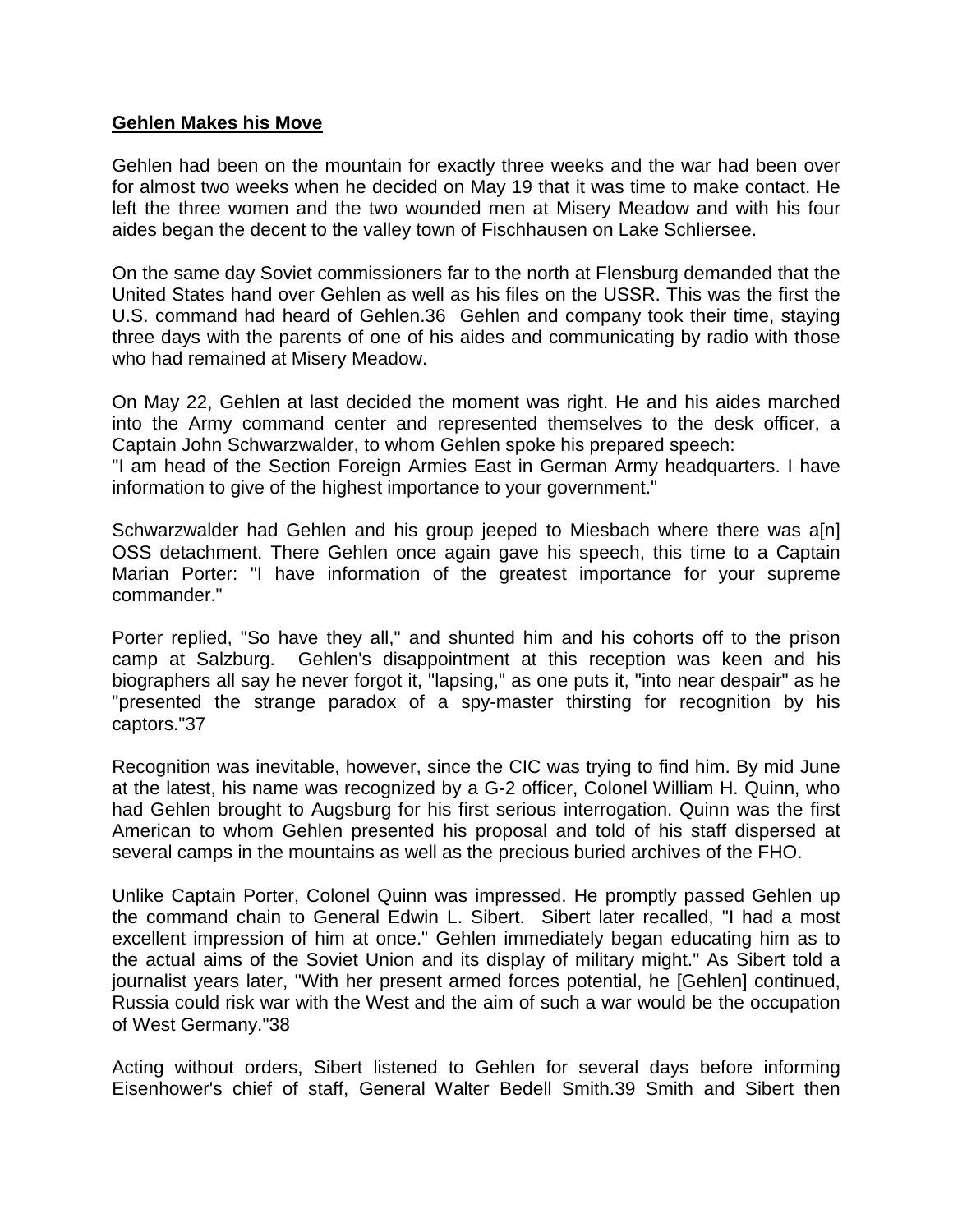continued to develop their relationship with Gehlen secretly, choosing not to burden Eisenhower with knowledge of what they were doing "in order not to compromise him in his relations with the Soviets."40

Eisenhower in fact had strictly forbidden U.S. fraternization with Germans. Gehlen was encouraged to resume contact with his FHO comrades who were still at large in Bavaria, releasing them from their vow of silence. Gehlen was sufficiently confident of his American relationships by this time that he dug up his buried files and, in special camps, put his FH0 experts to work preparing detailed reports on the Red Army for his American captors.

Well before the end of June he and his comrades were "discharged from prisoner of war status so that we could move around at will."42 They were encouraged to form a unit termed a "general staff cell" first within G-2's Historical Research Section, then later in the Seventh Army's Intelligence Center in Wiesbaden, where they worked in private quarters and were treated as VIPs.43

Indeed, a partly declassified CIA document recapitulated this story in the early 1970s, noting at this time:

Gehlen met with Admiral Karl Dognitz, who had been appointed by Hitler as his successor during the last days of the Third Reich. Gehlen and the Admiral were now in a U.S. Army VIP prison camp in Wiesbaden; Gehlen sought and received approval from Doenitz too!44

In other words, the German chain of command was still in effect, and it approved of what Gehlen was doing with the Americans. Gehlen's biographers are under the impression that it took six weeks for someone in European G-2 to notice and recognize Gehlen in the POW cage, that Sibert did not tell Smith about finding him until the middle of August, and that it was much later still before Sibert and Smith conspired to circumvent Eisenhower to communicate their excitement about Gehlen to someone at the Pentagon presumably associated with the Joint Chiefs of Staff.45 But documents released in the 1980s show that this part of Gehlen's story raced along much more quickly. Already on June 29, in fact, the Pentagon had informed Eisenhower's European command that the War Department wanted to see Gehlen in Washington.46

It was a fast time. By no later than August 22, one of Gehlen's top associates, Hermann Baum was forming what would become the intelligence and counterintelligence sections of Gehlen's new organization. Gehlen himself, with retinue, was departing for Washington in General Bedell Smith's DC-3 for high-level talks with American military and intelligence officials. And the whole concept of the deal he was about to offer his conquerors had been approved by a Nazi chain of command that was still functioning despite what the world thought and still does think was the Nazis' unconditional surrender.47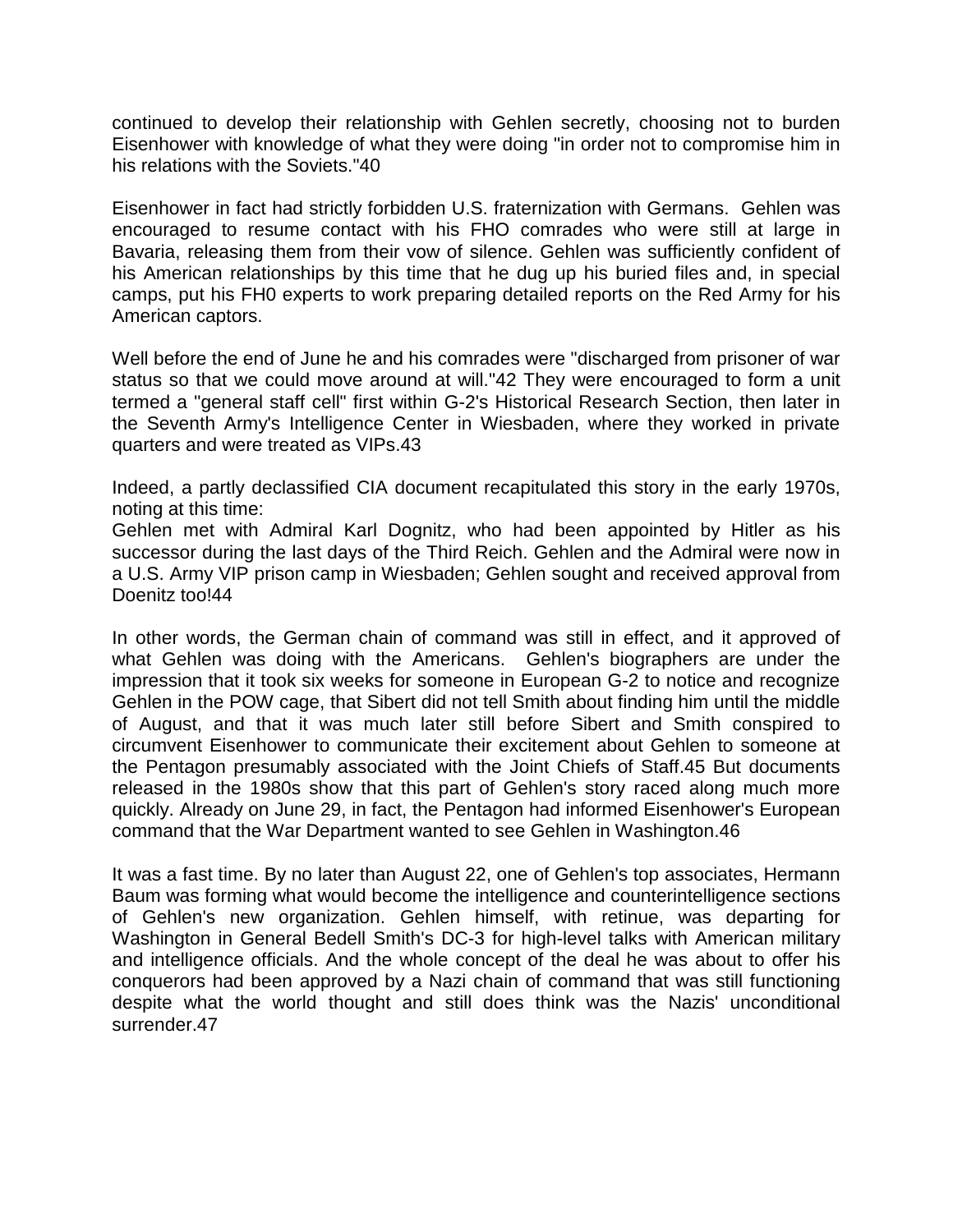Gehlen arrived in Washington on August 24 with six of his top FHO aides and technical experts in tow.48 World War II had been over about a week, the war in Europe about three and a half months.

## **The Secret Treaty of Fort Hunt**

As Gehlen and his six men were en route from Germany to Washington, Donovan's OSS troubles became critical. On August 23, Admiral William Leahy, chief of the JCS, the President's national security adviser and a man who despised Donovan, advised Truman to order his budget director Harold Smith to begin a study of the intelligence question. Stating: "this country wanted no Gestapo under any guise or for any reason."49 Truman may not have known that the Gestapo's Odessa heirs were landing in the lap of the Pentagon even as he spoke. Smith in any case responded to Truman's directive by asking Donovan for his OSS demobilization plans. Now, too late,. Donovan tried to fight.

The Gehlen party, "Group 6," was checking out its very comfortable accommodations at Fort Hunt at the very moment at which Donovan, writing from a borrowed Washington office, fired back a memo to Smith defending the OSS and its right to live: "Among these assets [of the OSS] was establishment for the first time in our nation's history of a foreign secret intelligence service which reported information as seen through American eyes. As an integral and inseparable part of this service, there is a group of specialists to analyze and evaluate the material for presentation to those who determine national policy."50

Much more significant than the question of the adequacy of U.S. intelligence on the Soviet Union, however, was the question of civilian versus military control of the intelligence mission. Germany and England had fought this battle in the 19th century, the military capturing the intelligence role in Germany and the civilians maintaining a position in England. Throughout the summer and fall of 1945, this same battle raged in the U.S. government.51 The battle for intelligence control was indeed the background for the arrival of Gehlen and his six aides at Fort Hunt, where Gehlen's party was housed and Gehlen himself provided with an NCO butler and several white-jacket orderlies.52

A momentous relationship was established at Fort Hunt, one that had the profoundest effects on the subsequent evolution of United States foreign policy during an exceptionally difficult passage of world history. The period of the Cold War as a whole, and more especially its early, formative years - from Gehlen's coming aboard the American intelligence service until he rejoined the West German republic in 1955 -- was laden with the peril of nuclear war. On at least one occasion, in 1948,53 Gehlen almost convinced the United States that the Soviet Union was about to launch a war against the West and that it would be in the U.S. interest to preempt it.

Clearly it is important to know who made and authorized the decisions that led to our national dependency on a network of underground Nazis, yet because the relevant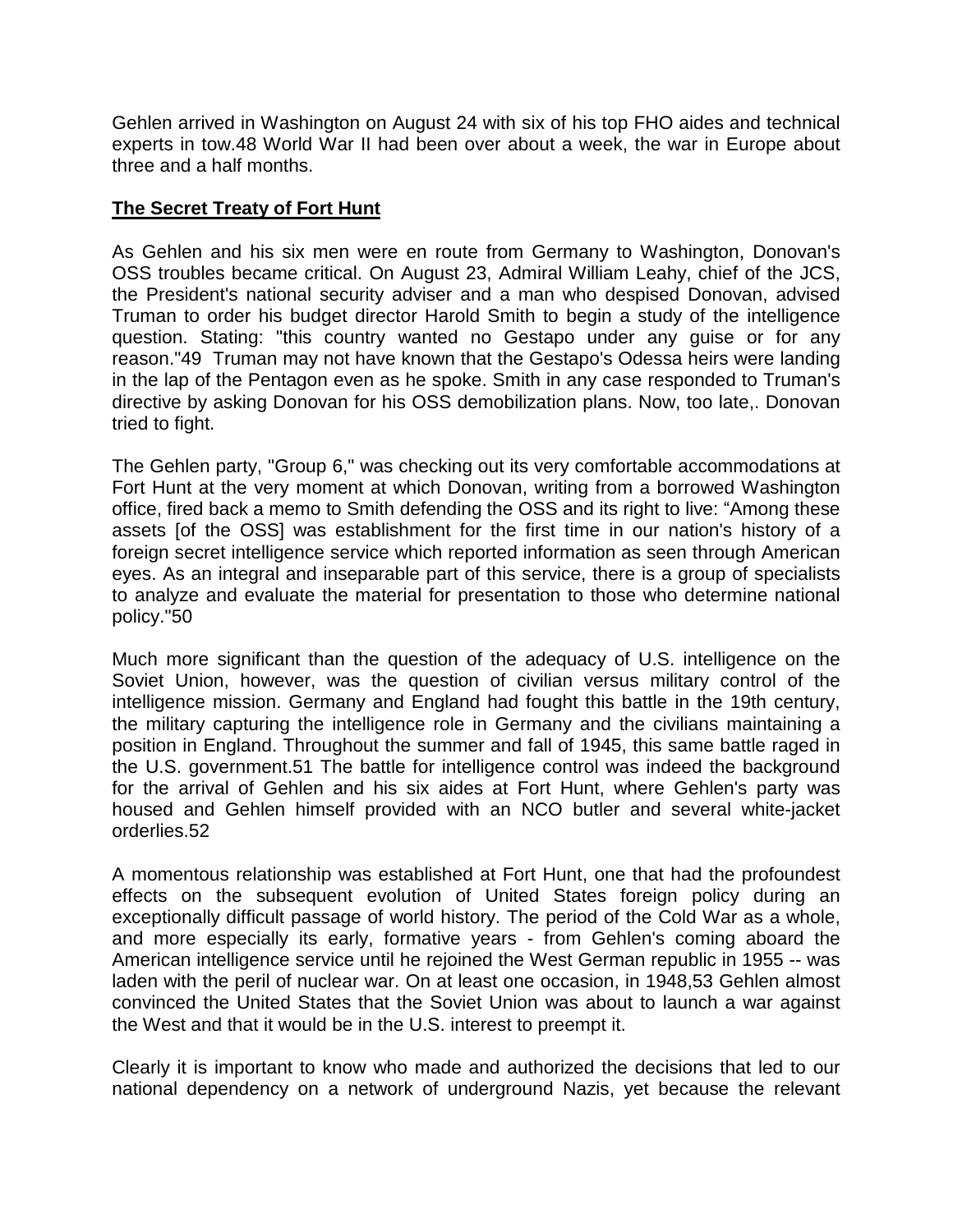documents are still classified this central part of the Gehlen story still cannot be reconstructed.

From the handful of published books about the Gehlen affair (none of which cite their sources on this point) we can list only seven Americans who were said to be involved with Gehlen at Fort Hunt: Admiral William D. Leahy, chief of staff end Truman's national security advisor. Allen Dulles, OSS station chief in Bern during the war. Sherman Kent, head of OSS Research and Analysis Branch and a Yale historian. General George V. Strong, head of Army G-2. Major General Alex H. Bolling of G-2. Brigadier General John T. Magruder, first head of the Army's Strategic Services Unit, a vulture of OSS. Loftus E. Becker, a lawyer assc. with G-2 and the Nuremberg war-crimes operation; the CIA's first deputy director.

We do not know if these people were involved as a committee, if they talked with Gehlen and his six aides a lot or a little, separately or all at once, or if they sent their own aides to work out the details. We do not know how a POW-interrogation was transformed into a bargaining process. Above all, we do not know what kind of communication the U.S. participants in the Fort Hunt-Gehlen talks had with the political authorities to whom they were responsible. Leahy is the only one who had obvious contact with President Truman. But there is nothing in the revealed record to indicate that he ever discussed Gehlen or the Fort Hunt deal with Truman, or took the least trouble to explain to Truman the implications of hiring a Nazi spy network. We have no idea, for that matter, how Leahy himself saw it.

What we do know is the outlines of the Gehlen deal itself, however it was hammered out and however it was or was not ratified by legal, political authority. That is because Gehlen himself laid out its terms in his autobiography, The Service. Gehlen says in this work (which has been attacked for its inaccuracies) that the discussion ended with "a gentleman's agreement," that the terms of his relationship with the United States were "for a variety of reasons never set down in black and white." He continues, "Such was the element of trust that had been built up between the two sides during this year of intensive personal contact that neither had the slightest hesitation in founding the entire operation on a verbal agreement and a handshake."54

According Gehlen, this agreement consisted of the following six basic points. His language is worth savoring. "I remember the terms of the agreement well," he wrote:

"1. A clandestine German intelligence organization was to be set up. using the existing potential to continue information gathering in the East just as we had been doing before. The basis for this was our common interest in a defense against communism."

"2. This German organization was to work not 'for' or 'under' the Americans, but 'jointly with the Americans."

"3. The organization would operate exclusively under German leadership, which would receive its directives and assignments from the Americans until a new government was established in Germany."

"4. The organization was to be financed by the Americans with funds which were not to be part of the occupation costs, and in return the organization would supply all its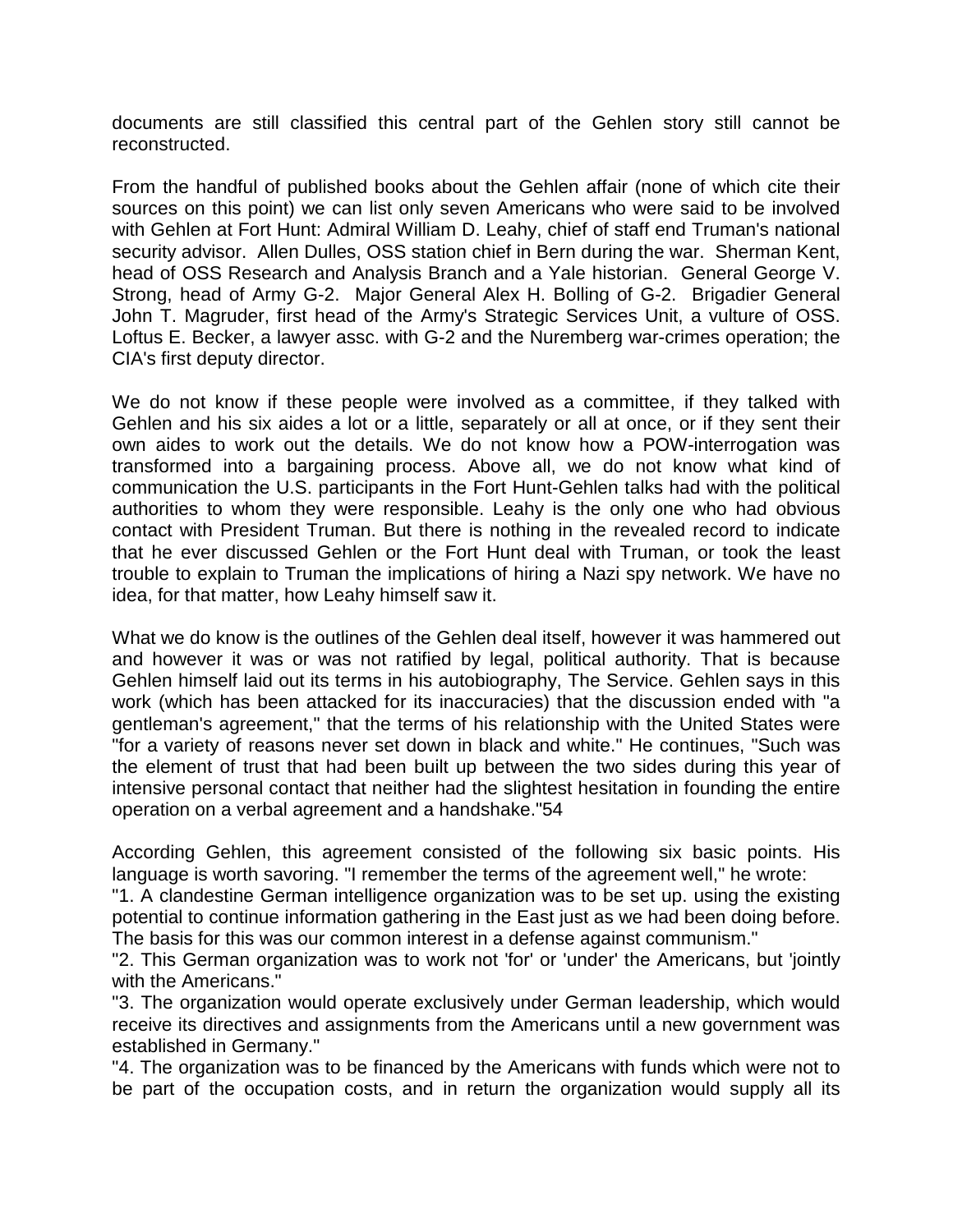intelligence reports to the Americans." (The Gehlen Organization's first annual budget is said have been \$3.4 million.55)"

"5. As soon as a sovereign German government was established, that government should decide whether the organization should continue to function or not. But that until such time the care and control (later referred to as 'the trusteeship') of the organization would remain in American hands."

"6. Should the organization at any time find itself in a position where the American and German interests diverged, it was accepted that the organization would consider the interests of Germany first."56

Gehlen acknowledges that the last point especially might "raise some eyebrows" and make some think that the U.S. side "had gone overboard in making concessions to us." He assures his readers that actually "this point demonstrates better than any other Sibert's great vision: he recognized that for many years to come the interests of the United States and West Germany must run parallel."57

Gehlen and his staff left Fort Hunt for Germany on July 1, 1946, having been in the United States for almost a year. They were temporarily based at Oberursel then settled into a permanent base in a walled-in, self-contained village at Pullach near Munich. Gehlen set up his headquarters in an estate originally built by Martin Bormann.58

There a start-up group of 50 began to turn the "gentlemen's agreement" of Fort Hunt into reality. The first order of business being staff, Gehlen's recruiters were soon circulating among the "unemployed mass" of "former" Nazi SS men, the Odessa constituency, to find more evaluators, couriers and informers.59 Gehlen had "solemnly promised in Washington not to employ SS and Gestapo men,"60 although it will be noted that Gehlen includes no such provision in his list of terms. There is not the least question that he did recruit such men, supplying them with new names when necessary. Two of the worst of them were Franz Six and Emil Augsburg. Six was a key Nazi intellectual, and both Six and Augsburg were associated with the Wannsee Institute, the Nazi think-tank in Berlin where SS leader Reinhard Heydrich, in January 1942, announced "the Final Solution to the Jewish Question." Both of them had commanded extermination squads roving in East Europe in pursuit of Jews and communists, and both had gone underground with the Odessa when the Third Reich crumbled. Augsburg hid in Italy, then returned in disguise when Gehlen called. Six was actually captured by Allied intelligence, tried at Nuremberg and imprisoned, only to be sprung to work with Augsburg running Gehlen's networks of East European Nazis.61

From the edge of total defeat Gehlen now moved into his vintage years, more powerful, influential and independent than he had been even in the heyday of the Third Reich. Minimally supervised first by the War Department's Strategic Services Unit under Fort Hunt figure Major General John Magruder, and then by the SSU's follow-on organization, the Central Intelligence Group under Rear Admiral Sidney Souers,62 the Org grew to dominate the entire West German intelligence service. Through his close ties to Chancellor Konrad Adenauer's chief minister, Hans Globke, Gehlen was able to place his men in positions of control in West Germany's military intelligence and the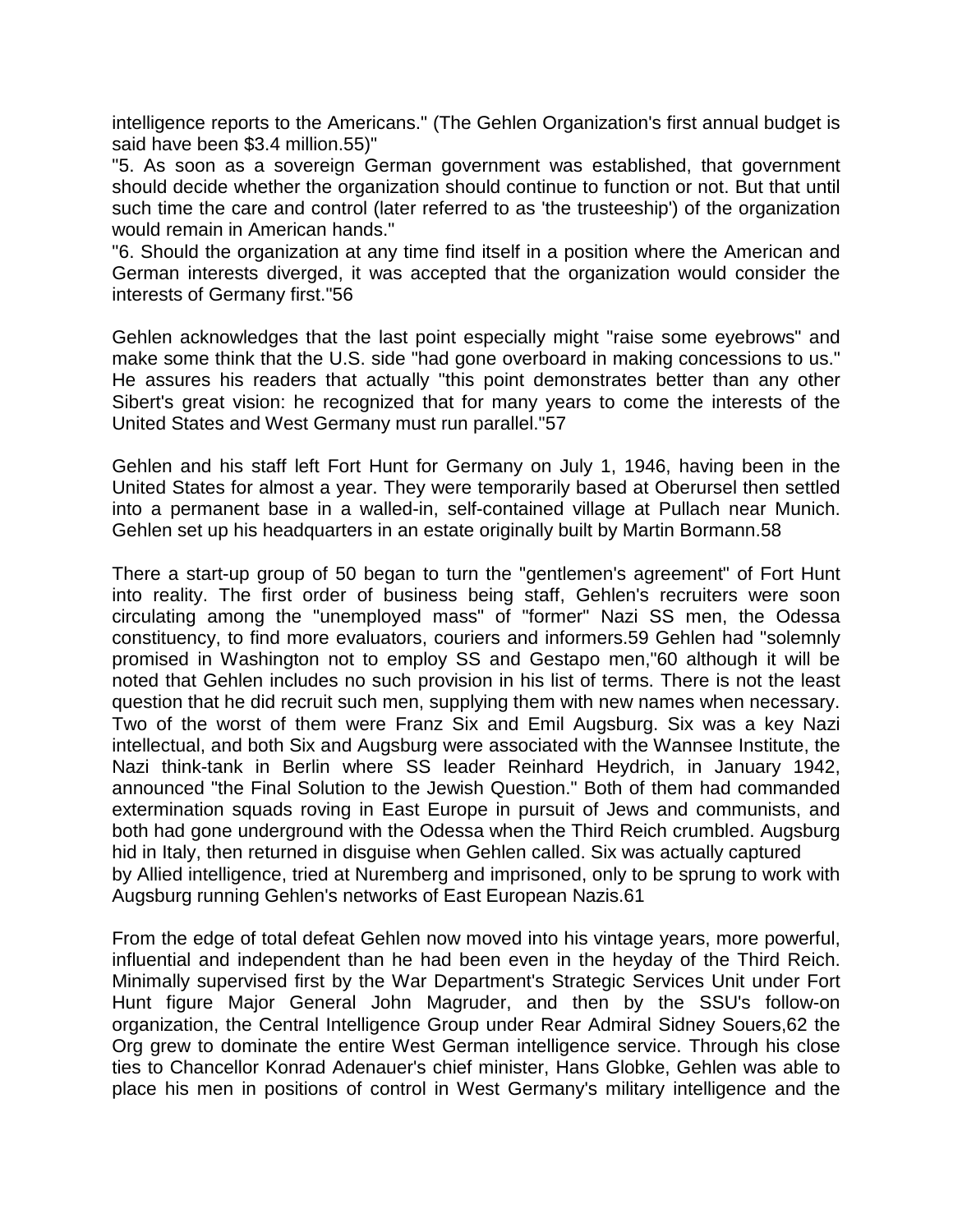internal counterintelligence arm. When NATO was established he came to dominate it too. By one estimate "some 70 percent" of the total intelligence take flowing into NATO'S military committee and Allied headquarters (SHAPE) on the Soviet Union, the countries of East Europe, the rest of Europe, and indeed the rest of the world was generated at Pullach.63

Not even the establishment of the CIA in 1947 and the official transfer of the Pullach operation into the West German government in 1955 (when it was retitled the Federal Intelligence Service, BND) lessened the reliance of American intelligence on Gehlen's product.64 From the beginning days of the Cold War through the 1970s and beyond, the United State's, West Germany's, and NATO's most positive beliefs about the nature and intentions of the Soviet Union, the Warsaw Pact, and world communism would be supplied by an international network of utterly unreconstructed SS Nazis whose primary purposes were to cover the escape of the Odessa and make the world safe for Naziism.

## **The Cost of the Fort Hunt Treaty**

Gehlen's story has many branchings beyond this point. These include several spy scandals that exposed his operation as dangerously vulnerable to Soviet penetration. They include the pitiful spectacle of U.S. CIC agents pursuing Nazi fugitives on warcrimes charges only to see them summarily pardoned and hired by Gehlen. They include the dark saga of Klaus Barbie, the SS "Butcher of Lyon" who worked with the Gehlen Organization and boasted of being a member of the Odessa. They include assets of Operation Paperclip, in which right-wing forces in the U.S. military once again savaged the concept of de-Nazification in order to smuggle scores of SS rocket scientists into the United States. They include continuation of the civilian-vs.-military conflict over the institution of secret intelligence and the question of politically motivated covert action within the domestic interior. They include above all the story of the enormous victory of the Odessa in planting powerful Nazi colonies around the world -- in such countries as South Africa where the enactment of apartheid laws followed; or several countries in Latin America that then became breeding grounds for the Death Squads of the current day; and indeed even in the United States where it now appears that thousands of wanted Nazis were able to escape justice and grow old in peace.

In making the Gehlen deal, the United States did not acquire for itself an intelligence service. That is not what the Gehlen group was or was trying to be. The military intelligence historian Colonel William Corson put it most succinctly, "Gehlen's organization was designed to protect the Odessa Nazis. It amounts to an exceptionally well-orchestrated diversion."65 The only intelligence provided by the Gehlen net to the United States was intelligence selected specifically to worsen East-West tensions and increase the possibility of military conflict between the U.S. and the Soviet Union. It was exactly as the right-wing pairs had warned in 1945 when they were aroused by Donovan's proposal for a permanent intelligence corps, warning their readers that a "super spy unit" could "determine American foreign policy by weeding out, withholding or coloring information gathered at his direction."66 It was exactly as Truman had warned when he demobilized the OSS with the observation that the U.S. had no interest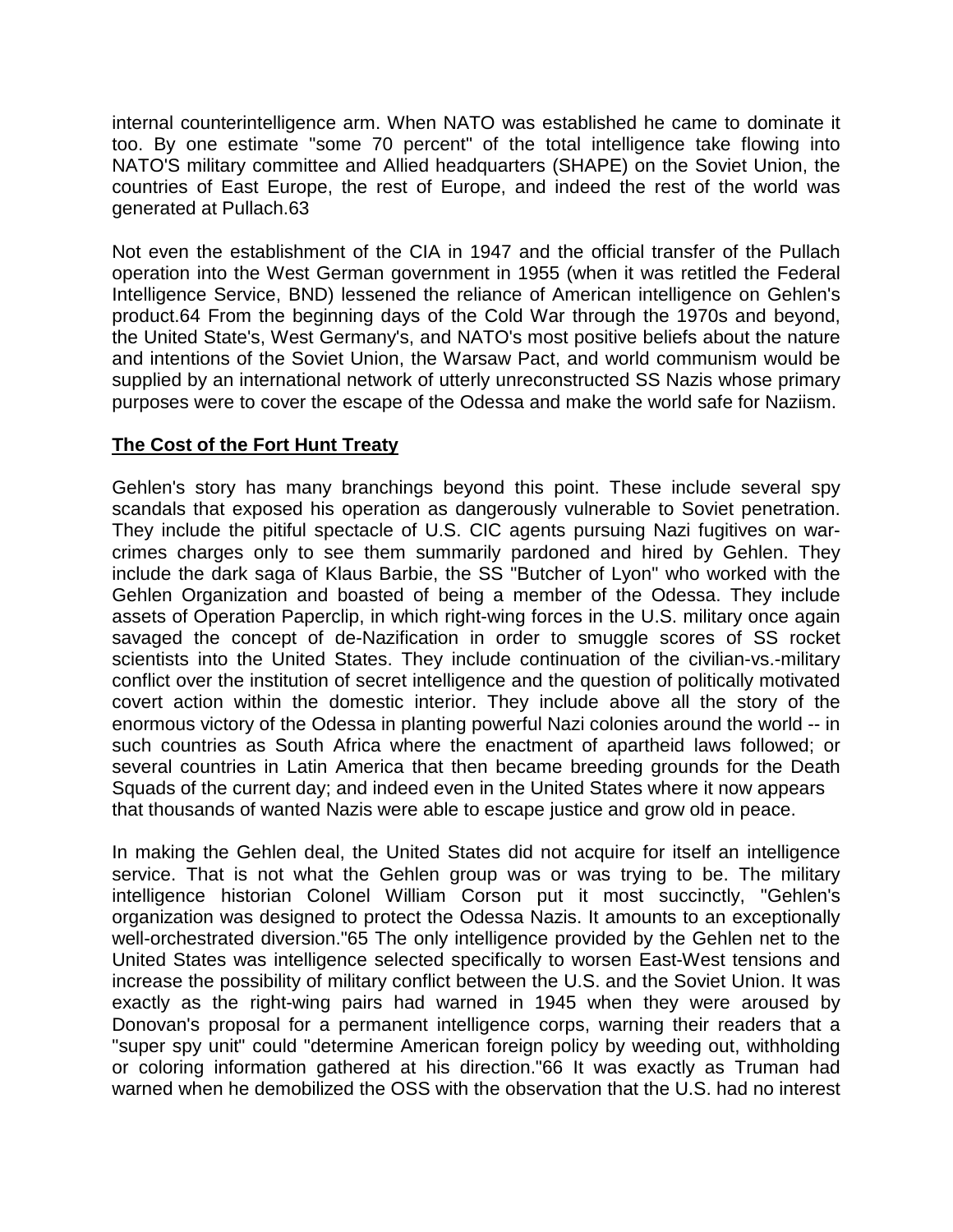in "Gestapolike measures." The fact that this lively concern for a police-state apparatus should have been focused on the relatively innocuous OSS while at the same time the red carpet was being rolled out for Gehlen's gang of SS men must surely count as one of the supreme wrenching ironies of the modern period.

Another dimension of the cost the Gehlen deal is the stress it induced within American institutions, weakening them incalculably. The Gehlen Organization was the antithesis of the Allied cause, its sinister emergence on the scene of post-war Europe the very opposite of what the western democracies thought they had been fighting for.

Perhaps at least we can say that, despite Gehlen and despite the military, the United States did after all finally wind up with a civilian intelligence service. The National Security Act of 1947 did embody Donovan's central point in creating a CIA outside the military. But in fact the Gehlen Org substantially pre-empted the CIA's civilian character before it was ever born. The CIA was born to be rocked in Gehlen's cradle. It remained dependent on the Org even when the Org turned into the BND. Thus, whatever the CIA was from the standpoint of the law, it remained from the standpoint of practical intelligence collection a front for a house of Nazi spies.

The Org was not merely military, which is bad, not merely foreign, which is much worse, and not merely Nazi, which is intolerable; it was not even professionally committed to the security of the U.S. and Western Europe. It was committed exclusively to the security of the Odessa. All the Gehlen Org ever wanted the U.S. to be was anticommunist, the more militantly so the better. It never cared in the least for the security of the United States, its Constitution or its democratic tradition.

It is not the point of this essay that there would have been no Cold War if the Odessa had not wanted it and had not been able, through the naive collaboration of the American military Right to place Gehlen and his network in a position that ought to have been occupied by a descendant of the OSS. But it was precisely because the world was so volatile and confusing as of the transition from World War II to peacetime that the U.S. needed to see it, as Donovan put it in his plaintive appeal to Truman in the summer of 1945, "through American eyes." No Nazi eyes, however bright, could see it for us without deceiving us and leading us to the betrayal of our own national character. Second, there was no way to avoid the Cold War once we had taken the desperate step of opening our doors to Gehlen. From that moment on, from the summer of 1945 when the Army brought him into the United States and made a secret deal with him, the Cold War was locked in.

A number of Cold War historians on the left (for example D.F. Fleming and Gabriel Kolko) have made cogent arguments that from the Soviet point of view the Cold War was thrust upon us by an irrational and belligerent Stalin. The story of the secret treaty of Fort Hunt exposes this "history" as a self-serving political illusion. On the contrary, the war in the Pacific was still raging and the United States was still trying to get the Soviet Union into the war against Japan when General Sibert was already deep into his relation ship with Gehlen.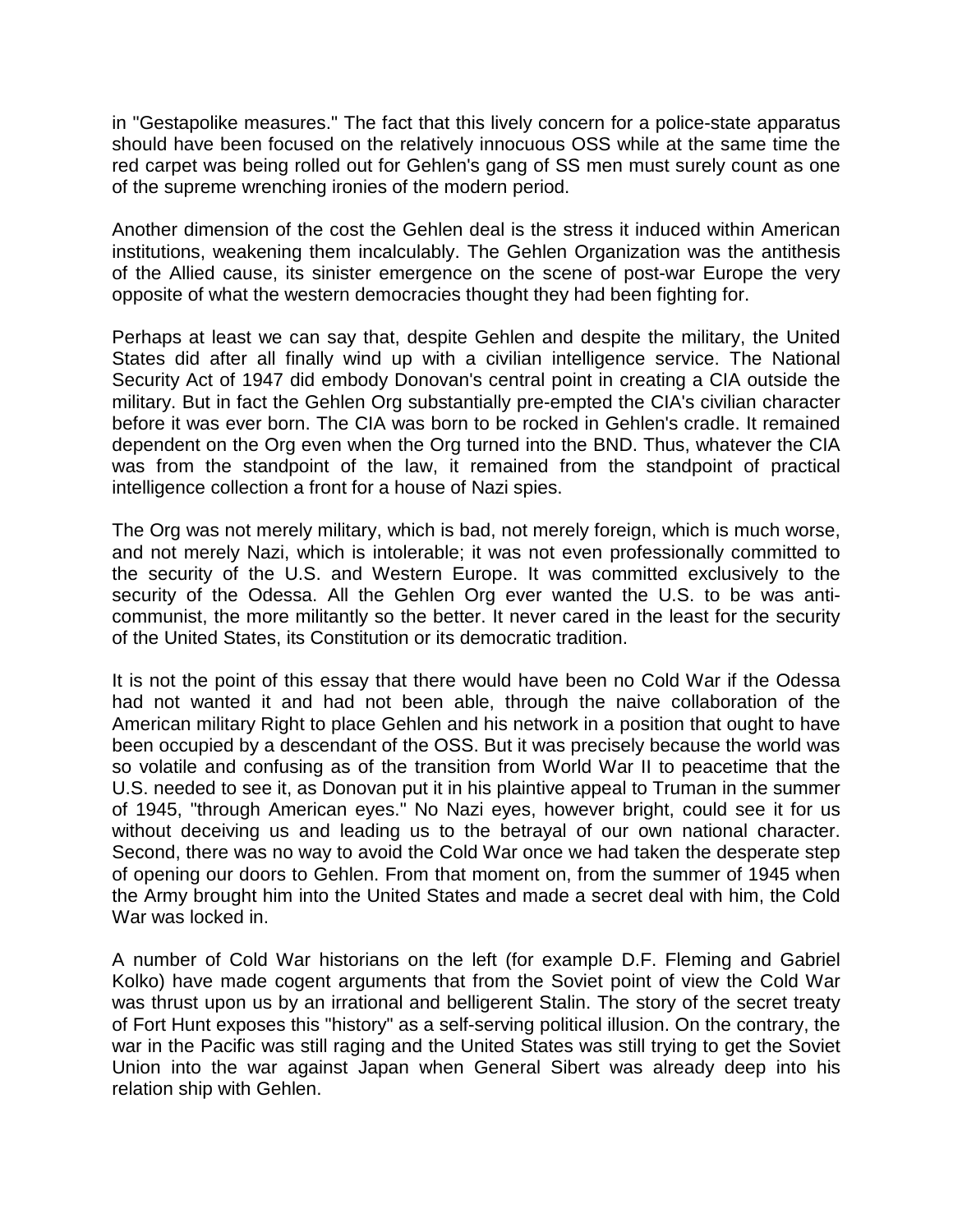The key point that comes crashing through the practical and moral confusion about this matter, once one sees that Gehlen's Organization was an arm of the Odessa, is that, whether it was ethical or not, the U.S. did not pick up a Gift Horse in Gehlen at all; it picked up a Trojan Horse.

The unconditional surrender the Germans made to the Allied command at the little red schoolhouse in Reims was the surrender only of the German armed services. It was not the surrender of the hard SS core of the Nazi Party. The SS did not surrender, unconditionally or otherwise, and thus Nazism itself did not surrender. The SS chose rather, to seek other means of continuing the war while the right wing of the United States military establishment, through fears and secret passions and a naivete of its own, chose to facilitate that choice. The history that we have lived through since then stands witness to the consequences.

## **References:**

Carl Oglesby is the author of several books, notably The Yankee and Cowboy War. He has published a variety of articles on political themes. In 1965 he was the President of Students for a Democratic Society. He is the director of The Institute for Continuing de-Nazification. For information on the Institute write to: 294 Harvard Street, #3, Cambridge. MA 02139.

William Shirer, The Rise and Fall of the Third Reich (New York: Simon & Schuster, 1960), p. 1140. Ibid., p. 1033 fn. Enunciation of this policy surprised and upset some U.S. military leaders who feared it would prolong the war. See, for example, William R. Corson (USMC ret.), The Armies of Ignorance: The Rite of the American Intelligence Empire (New York: Dial Press, 1977), pp. 8-10. William Stevenson, The Bormann Brotherhood: A New Investigation of the Escape and Survival of Nazi War Criminals (New York: Harcourt Brace Jovanovich, 1973). Op. cit. n. 1, p. 1072. Ibid., pp. 1091-92

This discussion of Bormann's strategy is based mainly on Glenn B. Infield, Skorzeny: Hitler's Commando (New York: St. Martin's Press, 1981); and op. cit., n. 3. My summary of the Nazi survival plan is based on op. cit., n. 3; Infield, op. cit., n. 6; Ladislas Farago, Aftermath: Martin Bormann and the Fourth Reich (New York: Simon & Schuster, 1974); Charles Higham, American Swastika (New York: Doubleday, 1985); Brian Bunting, The Rise of the South African Reich (New York: Penguin, 1964); and Simon Wiesenthal, The Murderers Among Us (New York: McGraw-Hill, 1967). On "neo-Nazi" colonies in the Near and Middle East and South America, see Wiesenthal, pp. 78- 95. Infield, op. cit., n. 6. p. 192. Ibid., p. 179; and Wiesenthal, op. cit., n. 7. pp. 87-88. Wiesenthal, op. cit., n. 7, p. 88. Also quoted in Infield, op. cit., n. 6, p. 183. Infield, op. cit., n. 6, p. 183.

Schacht, who had lost favor with Hitler in 1938, was acquitted of war-crimes charges by the Nuremberg Tribunal. He was later convicted of being a "chief Nazi offender" by the German de-Nazification court at Baden-Wurttemberg, but his conviction was overturned and his eight-year sentence lifted on September 2, 1948. Infield, op cit., n. 6. Infield, op cit., n. 6, p. 16.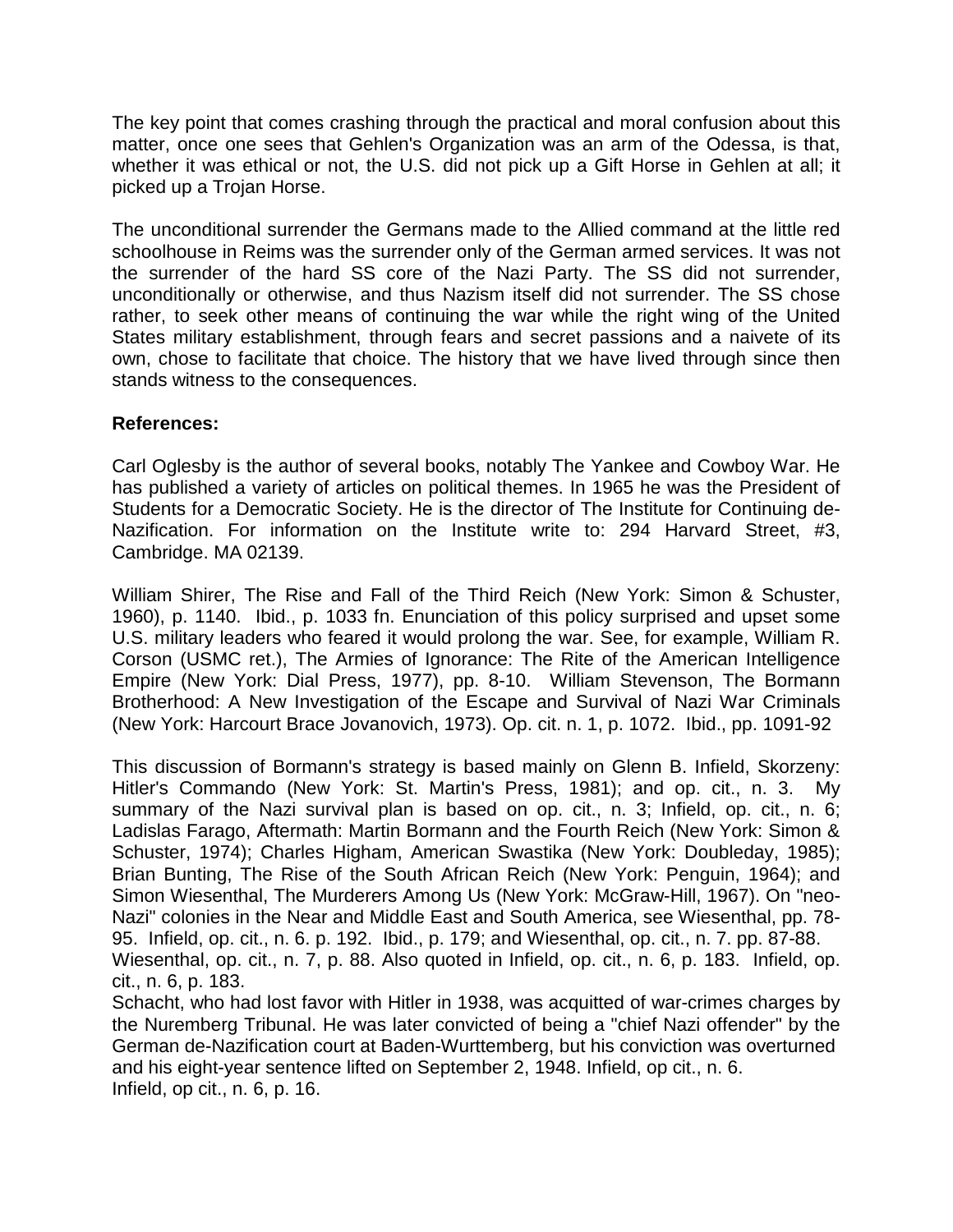Heinz Hohne and Hermann Zolling, The General Was A Spy (New York: Richard Barry, Coward McCann & Geoghegan, 1973), p. 54; and E.H. Cookridge, Gehlen, Spy of the Century (New York: Random House, 1971), p. 120. Christopher Simpson, Blowback (New York: Weidenfeld and Nicolson, 1988), p. 160 ff. Simpson's is the best book on the Gehlen matter so far published. Ibid., pp. 254-55. Ibid., pp. 180, 193. Ibid., pp. 10, 207-08. Ibid., pp. 18-22. Also see Hohne and Zolling, op. cit., n. 14, pp. 35-37; Cookridge, op. cit., n. 14, pp. 56-58. Cookridge op. cit., n. 14, p. 79. Reinhard Gehlen, The Service (New York: World, 1972), p. 99. Ibid., p. 107. Cookridge, op. cit., n. 14, pp. 103, 106. I do not know of an estimate of the size of the Foreign Armies East (FHO) as of the end of the war. Cookridge, op. cit., n. 14, p. 161, says that by 1948, when the Gehlen Organization was probably back up to war-time speed, its key agents "exceeded four thousand." Each agent typically ran a net of about six informants, Cookridge, op. cit., n. 14, p. 167. Thus, the total Gehlen net might have numbered in the range of 20,000 individuals Op. cit., n. 21, p. 115. Corson, op. cit., n. 2, pp. 6, 20; Anthony Cave Brown, The Last Hero, Wild Bill Donovan (N.Y.: Vintage Books, 1982), p. 625; U.S. Senate, "Final Report of the Select Committee to Study Governmental Operations with Respect to Intelligence Activities," Book IV, Supplementary Staff Reports on Foreign and Military Intelligence (known as, The Church Report), p. 5. Cookridge, op. cit., n. 14, p.130. Brown, op. cit., n. 26, p. 626. Cookridge, op. cit., n. 14, p. 131. William M. Leary, ed., The Central Intelligence Agency: History and Documents (Atlanta: University of Atlanta Press, 1984), pp. 123-25; Corson, op cit., n. 2, pp. 214-17; Brown, op. cit., n. 26, p. 625. Brown, op. cit., n. 26, p. 627. Ibid., p. 170. Thomas Powers, The Man Who Kept the Secrets: Richard Helms and the CIA (New York: Pocket Books, 1981), p. 31. Ibid. Brown, op. cit., n. 26, p. 744. This account of Gehlen's surrender is based on Hohne and Zolling, op. cit., n. 14, pp. 52-56; Cookridge, op cit., n. 14, pp. 118-21; op. cit., 3, pp. 89-90; op cit., n. 15, pp. 41- 43; and the BBC documentary, Superspy: The Story of Reinhard Gehlen, 1974. There are many trivial discrepancies in these four accounts but they are in perfect agreement as to the main thrust. Cookridge, op. cit., n. 14, p. 120.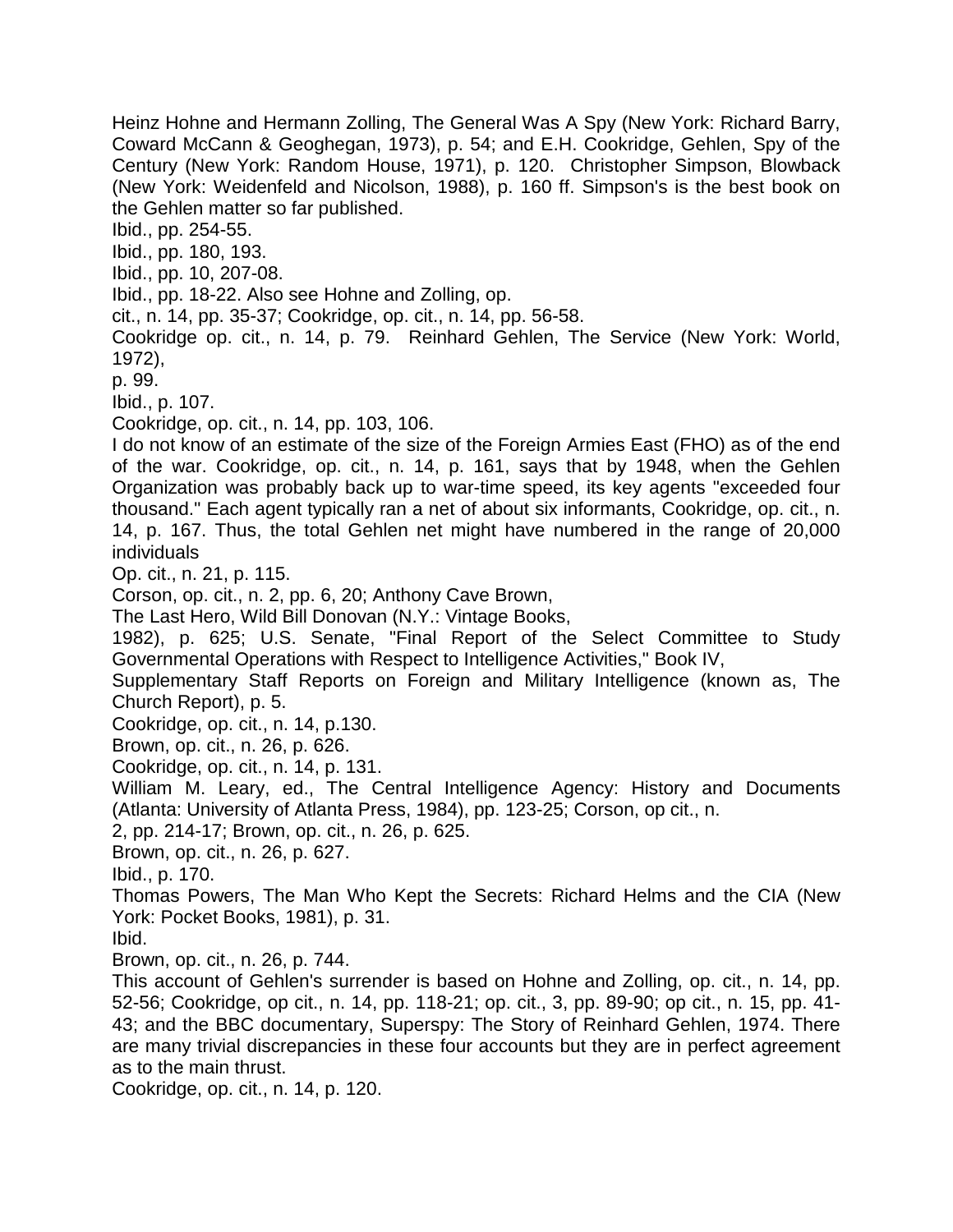Hohne and Zolling, op. cit., n. 14, p. 58.

As to breaking orders, Gehlen is effusive in his praise of "Sibert's great vision.... I stand in admiration of Sibert as a general who this this bold step -- in a situation fraught with political pitfalls -- of taking over the intelligence experts of a former enemy for his own country.... The political risk to which Sibert was exposed was very great. Anti-German feeling was running high, and he had created our organizations without any authority from Washington and without the knowledge of the War Department." Op. cit., n. 21, p. 123.

Hohne and Zolling, op. cit., n. 14, p. 58.

Ibid., pp. 58-59.

Op. cit., n. 21, p. 120.

Hohne and Zolling, op. cit., n. 14, p. 58.

Undated CIA fragment with head, "Recent Books," apparently published circa 1972, partly declassified and released in 1986 in response to a Freedom of Information (FOIA) suit.

Hohne and Zolling, op. cit., n. 14, pp. 56, 58-59.

U.S. Army document SHAEF D-95096, September 15, 1946, declassified FOIA release. The routing of this cable through SHAEF HQ raises a question as to whether Eisenhower was really kept in the dark about Gehlen. As Gehlen was about to leave for the United States, he left a message for Baun with another of his top aides, Gerhard Wessel: "I am to tell you from Gehlen that he has discussed with [Hitler's successor Admiral Karl] Doenitz and [Gehlen's superior and chief of staff General Franz] Halder the question of continuing his work with the Americans. Both were in agreement." Hohne and Zolling, op. cit., n. 14, p. 61.

There is variance in the literature concerning how many assistants Gehlen took with him to Washington. John Ranelagh, The Agency: The Rise and Decline of the CIA (New York: Simon and Schuster, 1986), p. 92; Cookridge, op. cit., n. 14, p. 125; and op. cit., n. 15, p. 42, say it was three while Hohne and Zolling, op. cit., n. 14, p. 61, say four. A U.S. Army note of August 28, 1945 (a 1986 FOIA release) refers to "the 7 shipped by air last week" and that no doubt is the correct number. Another FOIA release, an unnumbered Military Intelligence Division document dated September 30, 1945, originated at Fort Hunt, labels the Gehlen party as "Group 6'' and names seven members: Gehlen, Major Alberg Schoeller, Major Horst Hiemenz, Colonel Heinz Herre, Colonel Konrad Stephanus, and two others whose rank is not given, Franz Hinrichs and Herbert Feukner. The number is important for what it says about the nature of Gehlen's trip, Three might be thought of as co-defendants but six constitute a staff. Cookridge, op. cit., n. 14, p. 125, says Gehlen made the trip disguised in the uniform of a one-star American general, his aides disguised as U.S. captains. Hohne and Zolling, op. cit., n. 14, pp. 60-61, inflate the rank to two stars but then call the story spurious. Gehlen's memoir says nothing about it.

Corson, op. cit., n. 2, p. 239.

Ibid., p. 240.

Ranelagh, op. cit., n. 48, p. 102ff.

BBC documentary, Superspy, op. cit., n. 36. Corson, in an interview with the author, said the butler and the orderlies must have been CIC agents. Still, the detail rankles. Cookridge, op. cit., n. 14, 203; op. cit., n. 15. p.